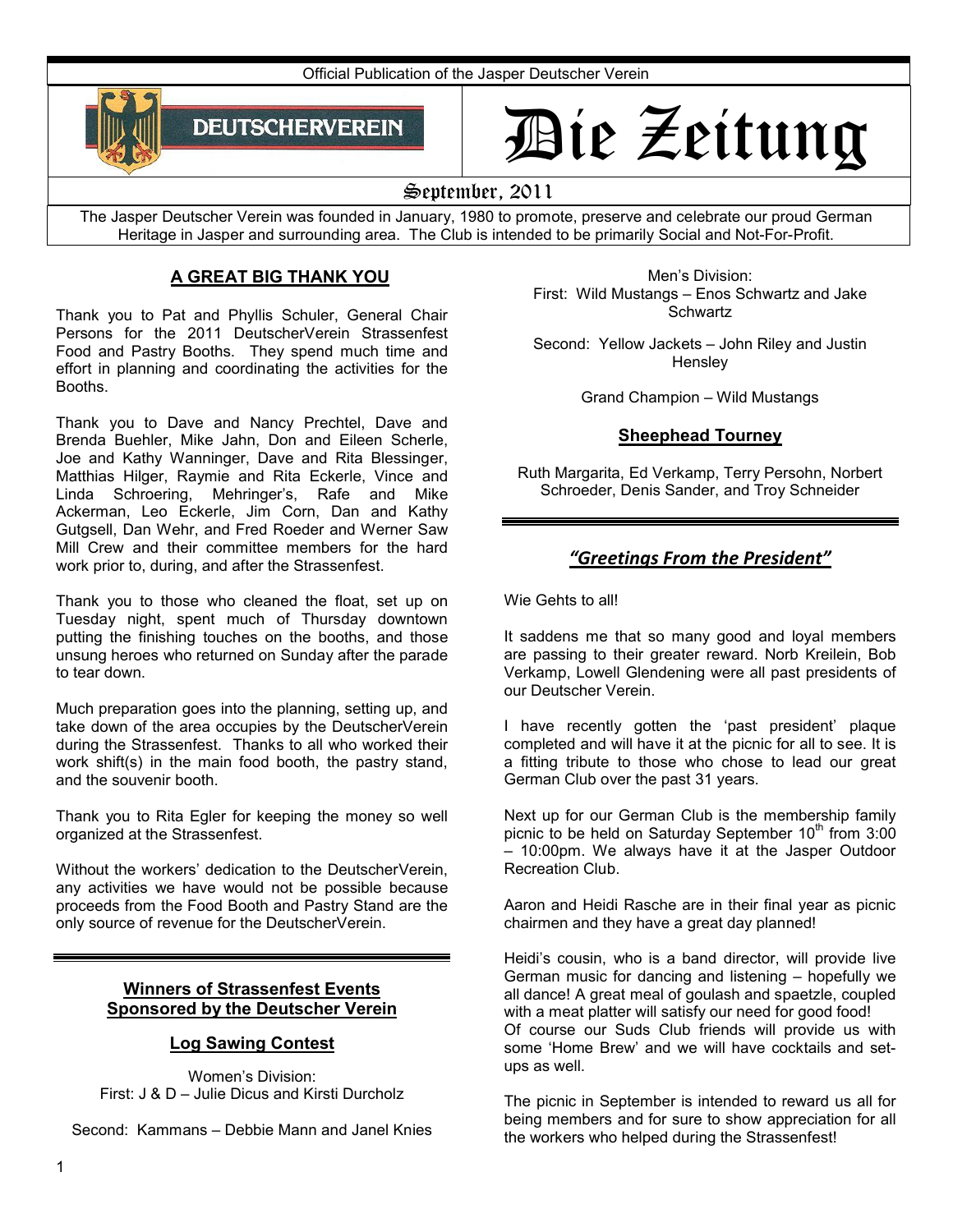Mark your calendars now  $-$  Saturday September 10<sup>th</sup>!!

Your officers and Matt Hilger are planning a great weekend in Cincinnati to have some fun together. It will be a chartered bus trip and one that most can afford. This planned trip will be something we need to make us strong! More information and details will be presented in the next 2 meetings.

Start gathering your November Auction items now! It's always a lot of fun on Auction night. Dan Hoffman will be back doing the auctioneer calling with Ray and Freddie on the floor doing their famous 'Yep'. I'd like to give another 'Thank you' to Chip Kugler for his stand in performance last year!

Lastly, if you have any ideas or suggestions you would like to share to make our German Club even better you can write to me anonymously or email me and it will be looked into. My email is Greentmargie@yahoo.com.

See ya at the picnic!

Birnie Jeffries President

# **Deutscher Verein Family Picnic 2011**

On Saturday September  $10^{th}$ , we will have our annual DeutscherVerein Picnic at the Jasper Outdoor Recreation to celebrate our families and the DeutscherVerein as well as saying thank you to the many people who put a lot of work into our social club throughout the year.

Doors will open at 4:00pm. There will be no Homebrew contest this year, but The Dubois County Suds Club has been working on some great beers for everyone to enjoy.

There will not be a Mass. Dinner will be served at 5:30pm.

Our dinner menu will be goulash and spaetzle, coupled with a meat platter, and red cabbage.

DeutscherVerein members with last names beginning with A-L are asked to bring a fresh salad or vegetables and member with last names starting with M-Z are asked to bring a dessert.

During the evening, we will have a short business meeting. After the meeting and throughout the rest of the evening The Rats Keller Band from Evansville will provide music for our dancing and listening pleasure.

A Special Invitation goes to the Strassenfest Committee, all Jasper High School German Exchange Students and their parents, the Dubois County Suds Club, and your friends and neighbors.

We are looking forward to seeing you at the Annual DeutscherVerein Picnic.

Aaron and Heidi Rasche

# **Oktoberfest 2011 Sponsored by Sister Cities of Jasper, Inc.**

Mark your calendars for Sunday, October 2nd, to attend the Oktoberfest 2011 at the Schnitzelbank Restaurant. 11:00am to 3:00pm. Adult meal cost plus drink is \$20.00. Cash bar available. Children 10 and under -\$10.00.

There will be a silent auction with theme baskets, framed Scott Rolen shirt, and Indianapolis Colts tickets. Other items are also being solicited. Last year, we had over 20 theme baskets with a wide assortment of themes!!!

New this year will be the Red Envelope program. This will be explained at the DeutscherVerein Family Picnic. Anyone who would like a Red Envelope is asked to contact Nancy Eckerle at 634-2289 or any Sister Cities Board Member.

This is a fun and entertaining way to support our young students.

Proceeds from the Oktoberfest 2011 benefit the JHS German Student Exchange Program. Sister Cities of Jasper donated \$12,000 to the JHS German Student Exchange Program in February, 2011. This donation was made possible through fundraisers such as this.

#### **German American Day Program and Annual German Heritage Award**

The Jasper Deutscher Verein, Jasper Partnership Commission, and Sister Cities of Jasper, Inc. will celebrate German-American Day on Thursday, October 6th, at the Schnitzelbank Restaurant. The dinner and program will honor the contributions made by German immigrants to the life and culture of the United States.

The program will begin with opening remarks by Birnie Jeffries, president of the Deutscher Verein. Mayor William J. Schmitt will proclaim October  $6<sup>th</sup>$  as German-American Day.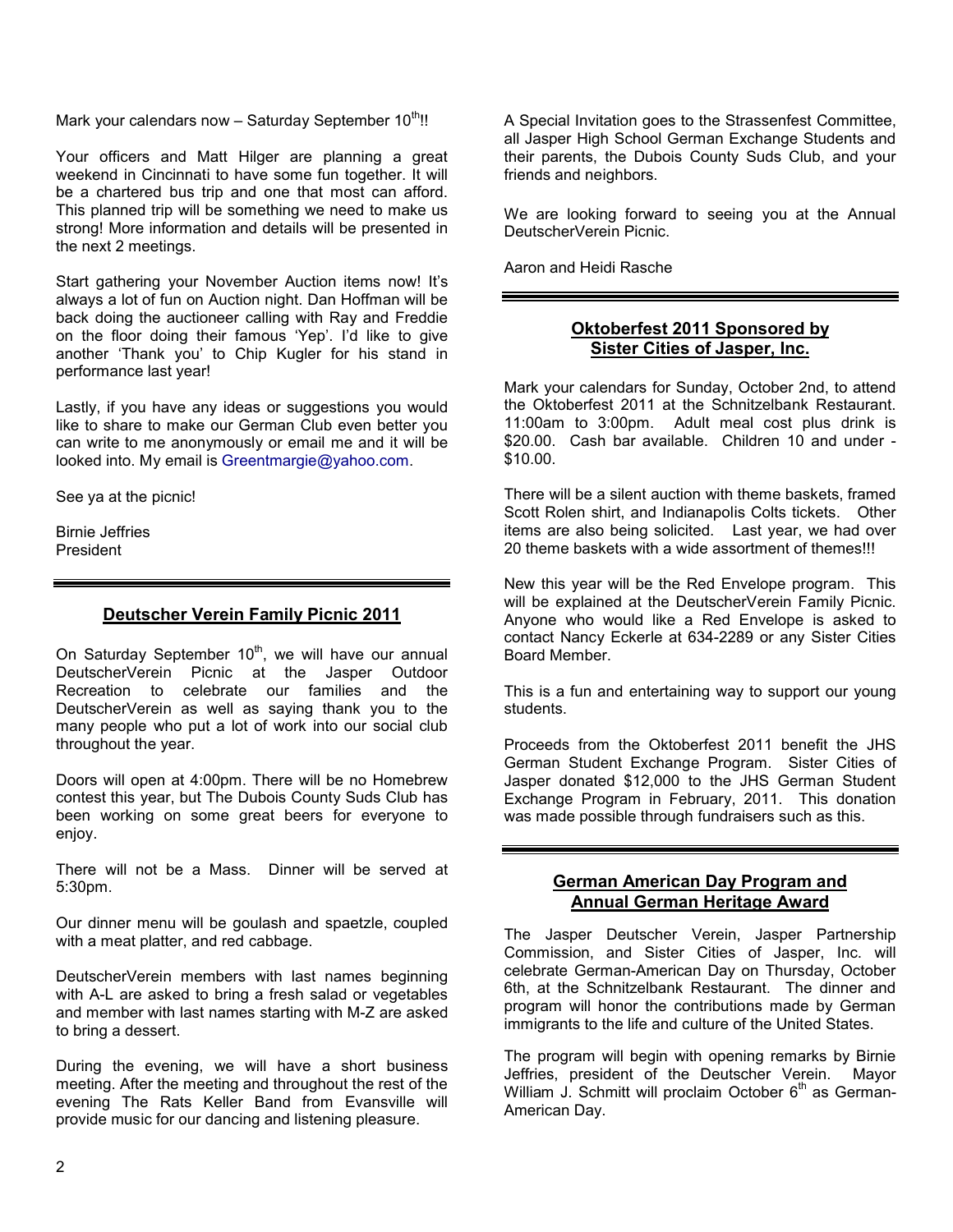Matthias Hilger, president of the Jasper Partnership Commission, will present the German-American Heritage Award. The award will be presented to an individual or group who has contributed generously his/her or their time, talents or resources to maintaining, improving or building upon the German roots in Dubois County. The recognition is open to all individuals.

Sister Cities of Jasper and the Jasper Partnership Commission created the award in 1999.

The Jasper Deutscher Verein is sponsoring the award. Past recipients are Mary Jo Meuser, Claude and Martina Eckert, Dave Buehler, Linus and Sally Lechner, Joe and Irene C. Eckerle, Dan and Linda Wehr, Leo and Lora Lou Eckerle, the late Lowell and Joan Glendening, Dave and Janet Kluemper, Rafe and Phyllis Ackerman, Vic and Monica Knies, and Gary and Rita Egler.

Our guest speaker will be Mayor William J. Schmitt who will give a presentation with personal insight on past Mayors of Jasper.

Jim Gutgsell, president of Sister Cities of Jasper, Inc. will have closing comments.

The public is invited to attend the dinner and program. The social hour begins at 6p.m. with the program and German-style buffet at 6:30p.m. The cost is \$15 a person for the buffet with a cash bar. Reservations are needed and can be made by calling Patti Goepfrich at 482-4821 by September 28.

Lois Kuntz also provides support in planning the program.

An essay contest open all seniors in the four county school corporations and John Paul the Great Catholic High School is being held in conjunction with German-American Day. There are three essay topics. The students may pick one of the three topics. They are "What does German heritage mean to me?", "What can we, as the younger generation, do to help maintain and preserve our German heritage?", and "Note local or family German names as they relate to the towns or villages that immigrants came from, the meaning of the family names, relationship to geographic location, occupation, etc.".

A winner from Southridge High School, Forest Park Jr.- Sr. High School, Northeast Dubois High School, and Jasper High School/John Paul the Great Catholic High School will be named from the essays submitted, and the four winners will attend the German-American Day Dinner and read their winning essays at the German-American Day Dinner. Each winner will be awarded a \$250 scholarship.

German American is the financial sponsor of the contest.

# **News from the JHS German Student Exchange Program**

On May  $14<sup>th</sup>$ , a golf scramble was held to benefit the JHS German Exchange Program. Golf Scramble winners were Dr. Tracy Lorey, Kurt Lorey, John Coller, and Glenn Weil.

Beginning November 1<sup>st</sup>, Advent Calendar sales will begin for the next JHS German Exchange Group. All proceeds will benefit the 2013 group of students traveling to Germany. Calendars can be purchases from any Exchange member or by contacting Erin White at Jasper High School at 482-6050. Calendars sell fast so get your early!!

# **Thoughts from the students who traveled to Germany in 2011!!!!!**

As part of the exchange program, the students are to write daily in a blog that can be seen by friends and family back home. The students are able to write about the daily activities we do as a group but also family activities they do while in Germany. Parents get many perspectives on German life through the students.

#### **Sunday, May 29, 2011**

Here We Go!!! Dear Parents and Students,

In a mere 9 hours, we will board the first plane to our journey of a lifetime. Please check back to our website daily as we begin for daily updates from each of the 16 students.

And parents: your child and I thank you for all your support during the past two years of preparation. Without each one of you, this trip would not be a possibility. Thank you!

Frau White

#### **May 30, 2011**

Today started with the remainder of the nine hour flight. Once we landed we headed to passport checking place. After everyone was cleared we counted off we made our way to the baggage claim. While getting luggage of the line you could hear Frau White yelling, "Jack just let my bag go". In confusion her bag almost got left in the Frankfurt airport. Now came the fun of finding out bus. Being three hours late due to our lay over in Dallas, we had no idea where to find our bus. Luckily, the bus driver had just pulled the bus further away from the terminal. We made our way to the bus and the driver was kind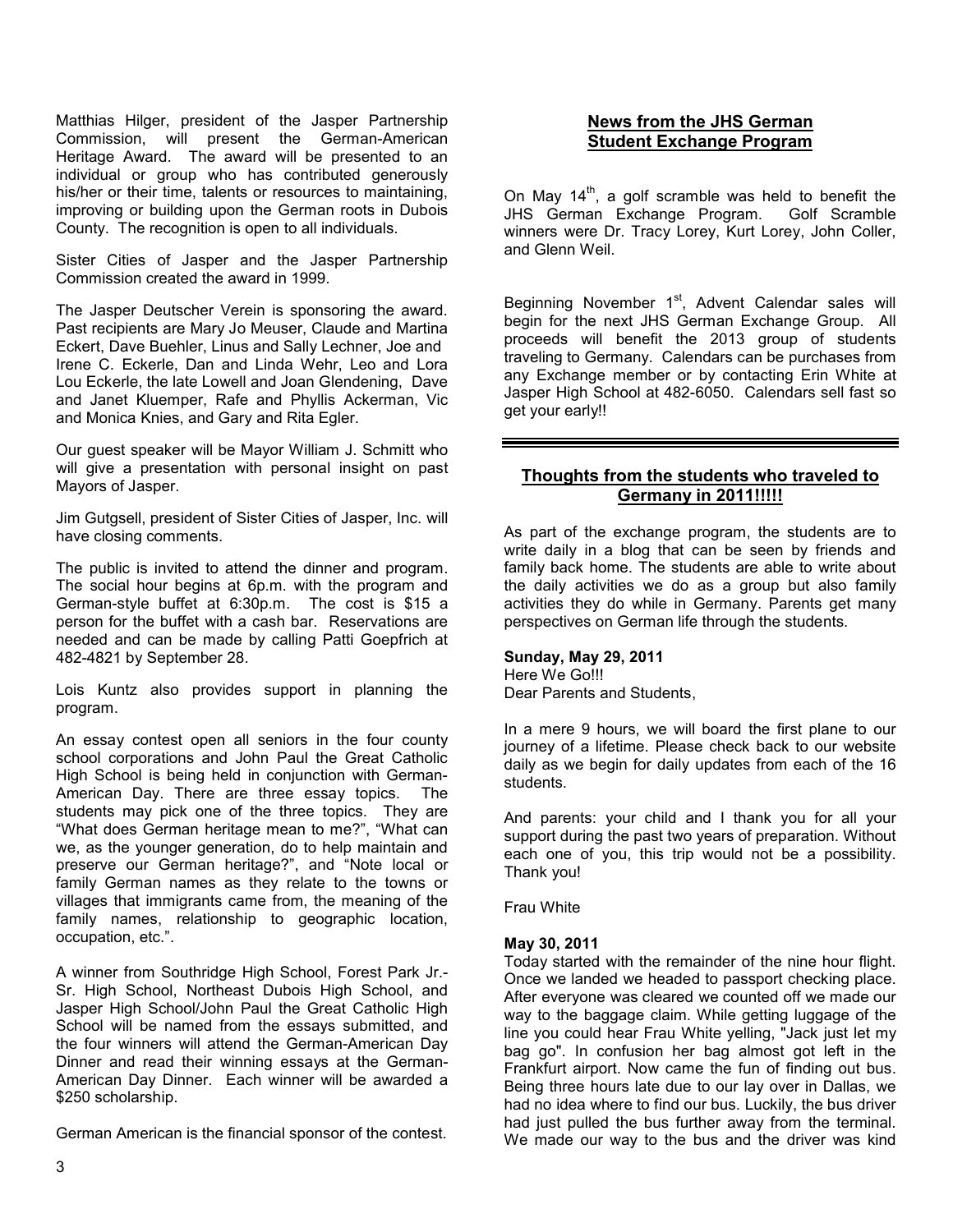enough to load our belongings onto the bus. Once on the bus we did a head count and then headed out. About an hour and a half later we stopped at the "rasthof" or in English, rest stop. Here we got a few things and then loaded back up. We now get the news that there has been a wreck on the autoban and we must go through France to get to Staufen. The majority of us decided a nap would be great. A fantastic five hours later we arrived in Staufen. All of us were very excited to see our partners from Faust- Gymnasium. We sat around and talked for awhile and then departed to go with our host families. This was today, May 30. The trip is going great. Jack Fleck

### **Tuesday, May 31, 2011 May 29th**

Today started very early; most of us woke up, showered, ate a little of food, then hit the road. The students all met at the Evansville airport for the first flight. Once everyone got their luggage checked in, we said our final goodbyes to family and hugged them for the last time for at least four weeks. Next was the security line; a few bags were checked by the TSA, but no people luckily...

We waited on the other side on the other side of security for about an hour or so. Our group sat in a big blob on the floor with our carry on luggage. At one point, we were all assigned numbers for the bus rides, so when we go to places in our group.

When we finally boarded our first plane, it was quite hot outside. The one hour flight was pretty uneventful. Once we landed at the Dallas airport, there were problems with them not letting us off the plane right away and we thought we were going to miss our next flight. Our group got our carry on bags and started running towards the monorail (?). We boarded it, waited for a short amount of time, and then continued to run to our gate; this included running down a long, broken escalator.

Finally after getting to our gate, they told us that our flight was changed and that it was delayed for a few hours. We sat in a big group again, waited, and got some stuff to snack on. While waiting, there was a man from Germany that talked to us for awhile; he was pretty interesting.. Eventually we boarded the plane, I was shocked how large the plane was. It was the biggest plane I've ever ridden on; this one had a row of two, a walkway, a row of three, another walkway, and then another two row. We found our seats, put our bags in the overhead compartment, and then sat for the long flight.

On this flight some of us had to sit next to others that we didn't know; I sat next to a man moving to Germany to live on the base for the army. There were many things that I think the majority of the group agreed on: airplane food was awful, it was awkward to use the restrooms, and sleeping was very uncomfortable.

# Miranda Buffington

### **May 31st**

First off, let me just apologize ahead of time in case any random "z"s show up instead of "y"s... German keyboards are pretty different than ours back home! Even though the keyboard is a bit difficult, Germany is SO beautiful. Last night, a group of us got to hike up a very steep hill to explore what was once a castle. Today, our German partners did not have to go to school until 9:30, so we got to sleep in a little extra. When we all got to school, we had a German lesson with one of the teachers. We played a little game of finding similarities and differences and then learned the differences and how to use müssen(must do), dürfen(allowed to), und können(can do). We also learned some history of Staufen and where the name Faust-Gymnasium came from. There is a story/legend that is known around here about a man, Dr. Faust, who had sold his soul to the devil in exchange for the ability to get gold out of iron. After the lesson, we went on a tour of Staufen where we got to see in person the cracks the buildings now have due to a geo-thermal heating attempt. It is really sad to see these gorgeous, old buildings slowly falling apart. The town was so pretty and perfect, it was like walking through a movie set. All of the shops and cafes were small and colorful and people walked or rode their bikes everywhere. The roads are so much more narrow here than in America! It is ok, though, because people really do not ride cars that often. Sandro and I did the math and gas is about \$8.00 a gallon here so I guess I wouldn't really drive a car that often either! After Staufen, we went to Pfaffenweiler. We ate ham and potatoes under a small roof on a pretty hill. It started to rain, though, so our plans of touring the entire town were kind of ruined. Instead, we visited a museum and learned a little about the history of our sister city. Now, it is 5:18 (11:18 Jasper time) and we are back at our host houses waiting for seven o'clock when we will have a barbecue and hang out with the entire group in Pfaffenweiler again. I hope the next person picks up where I left off! Germany is amazing and I'm loving every second of it! (: Jenny Price

#### **June 1, 2011**

It is only day three of the Jasper High School German Exchange Group´s adventure, but so much has happened that it is hard to believe it has only been three days. Today began like any other with breakfast and the usual preparations for the day ahead. Then, we either walked, rode a bus, or bicycled to the school. Very few people drive here and the public transportation is very efficient. Trains and buses are often much better than a car. At school, we spent first and second period with our partners. I got to experience both a Latin class and an English class. I was impressed by how manz languages the German students study. I believe most of them take three foreign languages as well as studying their own. I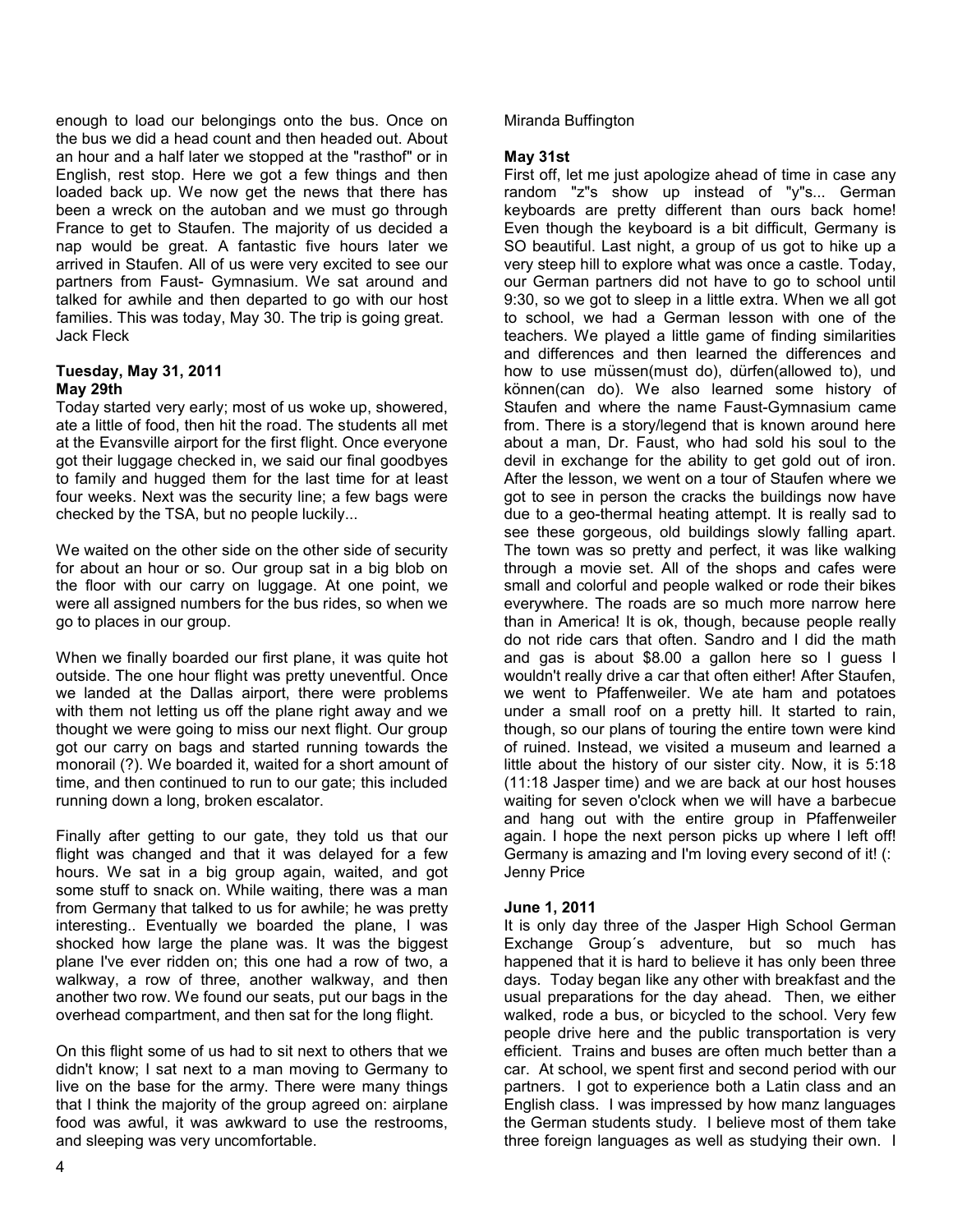was also impressed by their study of English. There were words in their texts that even I as a native speaker did not know the meaning of.

After this, the American students went to German class. Today, we learned about using the perfect past tense and about asking each other what we have done. As always, it was very informative. After instruction, we were then allowed to use laptops to check e-mail, this blog, our grades via powerschool, or whatever else we might wish to do. One difference between Germany and the USA is computer keyboards. The y and z switch places and many of the punctuation symbols are in different places. Often three characters can be produced by the same button. Then it was time for lunch. Lunch can be bought at the school cafe, brought from home, or bought in Staufen. I as well as many other students did the latter. I tried some Döner from a local food stand. It was delicious.

The afternoon was spent in Freiberg. We took the train to get there which was an adventure in and of itself. We got on in Staufen and in about half an hour we made it to Freiberg. One thing that surprised me about the trains and the buses also, was how quiet they were. Aside from the noisy, excited Americans, the public transportation is a nearly silent affair. One of the Germans put it best: "Life is no party. Here we just chill." Freiberg is a larger city that is very different from the small villages we have seen so far. Our first activity in Freiberg was a tour of the darker side of the city. Our guide told us stories of graveyards and ghosts. It was both historical and entertaining. One of my favorite parts of the tour was a graveyard. Unlike the neat and tidy cemeteries in America, this graveyard had trees growing throughout and various plants competing for space amongst the headstones. It was very different. After the tour, the various groups of students headed separate ways. Some went shopping, some were eager to try the local food, and others went back to Staufen to avoid the dreary weather (it was a rather cold and windy day).

The rest of the evening will be spent by the students in various ways. Already, our German is getting better and we can understand our partners better as well. The trip has already proved beneficial for that, and it´s barely been half a week. We even talk amongst ourselves in German, and some of us end up thinking in German. We are doing well. Germany, despite its many differences, is beginning to feel like home.

Posted by FrauDW

## **Thursday, June 2, 2011**

Today was a family day. All students got a day to share with their host familes. So I suppose I could tell you

about my day, but if you don't care then just ya know... close the window or whatever.

Today I woke up later than usual because we didn't have school due to Father' Day (yes they celebrate it on a different day). I went to play soccer with Roman, Marcell, Jack, Phillip, Bryor, Norman, and Zach in a near by town. We had to reserve a field to play on at the indoor soccer place so we reserved one for an hour. After that we headed home and took a shower.

 Later that night Roman and I went to a small get together at Phillip's. We cooked outside and sat around and conversed. We called it " Chillin' und Grillin' ".

Thats pretty much everything that happened during my day. I'm sure some members of the exchange did some pretty exciting things today and I am sorry that I can't share them with you! But don't worry! There is plenty more to come from the Jasper High School German Exchange! Tomorrow will be a very eventful day!

Stay classy Jasper, Indiana. Alex Hilger

## **Friday, June 3, 2011**

Today we all went to a climbing garden. It was about an hour train ride then a short bus ride. We partnered up and "learned the ropes". There were nine different courses for us to try. The hardest one was called bär or bear in English. At the end of the hard courses there was a 12m jump, it was a lot of fun. Earlier in the day they had their last day of school for two weeks. Before school we walked to the bakery to get some lunch to eat later. Fabian didn't have a class during the first two periods so we didn't have to go to school until 9:45. Then us Americans had german class where we talked to some 7th graders about what we like to do in Jasper and how we like Germany and so on. Overall I had a lot of fun today, however I am probably going to be sore in the morning from all of the climbing. Clay

## **Saturday, June 4, 2011**

Today there was not very much for us to do, so it was a free day. From 9-12 we could go to the gym and do different activities. There was basketball, soccer, a trampoline (to flip onto a mat), or just sit around and watchthe others. After this we all went home to do our own things. I went home and Yvonne and me went to Freiburg, and met up with Johanna, Lauren, Tom, Dörtel, Jessica and Miranda to go shopping around the city. It was very interesting seeing all of the different stores and people around the city. We then came back home and Yvonne and a little get together with Johanna, Lauren, Tom and Dörtel. It was very nice! Sorry I didn't know about what the other students did! Allison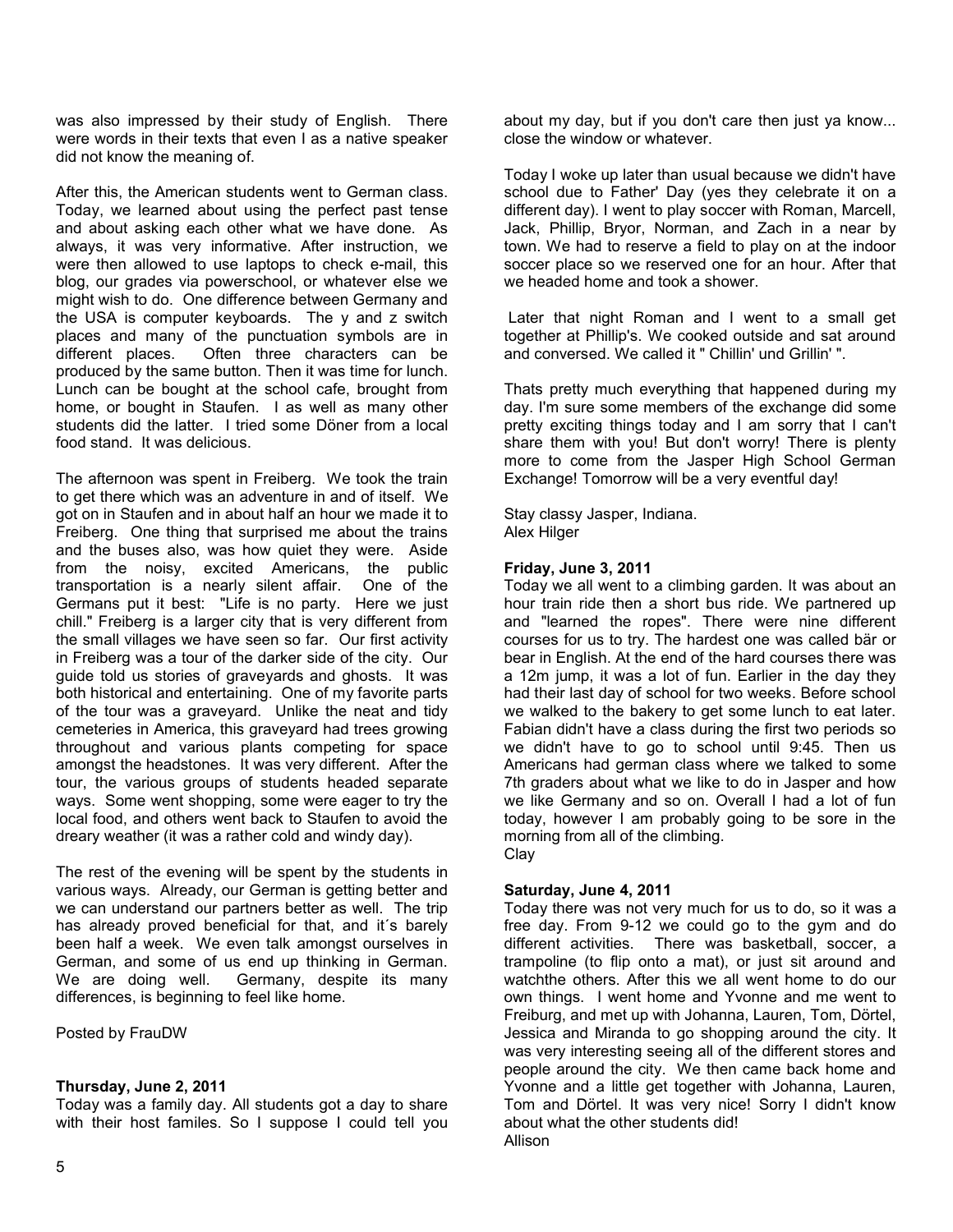#### **Sunday, June 5, 2011**

Today was another free day with our families since it is the weekend. We are allowed to do whatever we want, so today my host partner Johanna and I went to France. Her aunts and uncle picked us up at about 10 this morning, and we drove to France. It was strange crossing into a new country, because it just felt as if we were crossing into a different state, like in America. We drove up to the very top of a huge hill, where the Haut Koenigsbourg is located. It is a castle that was build in the 12th century and used during the Thirty Years War (the castle had informative pamphlets in English!). We were able to walk through the entire castle; it was very beautiful inside. At the very top of the castle, you could see all the surrounding citites and the hills. It was a great spot for taking pictures. After we went through the castle, we drove down to a little park and had a picnic lunch which included an assortment of salami and meats, cheese, tomatoes, and pickles. It was a nice light lunch. Once we finished lunch, we walked over to the Affenpark (monkey park). When you enter the park, you are given

a handful of popcorn to give to the monkeys. We walked through the pathways, and monkeys would be sitting along the path, waiting to be fed. There was so many monkeys! It was really funny to watch them interact with eachother. We were able to see a few newborn baby monkeys, and they were very cute.

After that, we came back home, and stayed around the house for a few hours. We are going to go to Dörthe`s (Tom`s partner) house for a barbecue tonight.

I know that every student has done something different this weekend, but I`m sure everyone can agree that Germany is great! Lauren Mann

#### **Monday, June 6, 2011**

Today, we went to a town called Titisee. A main landmark of the town is a big lake at its center. Most of us took a small paddleboat out onto the water. Toward the middle of the lake, we pulled our boats together and had a little picnic. We were supposed to have a tour of the Black Forest but I have know idea why we didn't. After we paddled in from the water, most of us went to an ice cream shop to get some ice cream. After we were done eating, we had about 20 minutes to walk around Titisee. We then headed to Freiburg to shop for souvineers or to get someting to eat. In Freiburg, most of us went to see the movie Hangover 2. We then took a bus to Pfaffenweiler for a little get together with both the exchange partners and other people from the town of Pfaffenweiler. There was a band there that played music for us and we ate and socialized. After the get together, we were allowed to go our separate ways. Some of us, including me, went to a birthday party. There, we socialized and had a good time. Logan Rademacher

#### **Tuesday, June 7, 2011**

Do you want me to be honest or make something up? I bet your saying honest. Today we went to Zurich. I woke up a half an hour late and thought I was going to miss our bus. But I was fine. I didn't realize how long the bus ride was. It was quite convenient that we had such a long bus ride because I didn't sleep as much as I would've like to the night before.

We got to Zurich and we drove around, and saw some of the historic buildings and shopping area. We got to the place where we were supposed to meet our tour guides and split up into two groups: English and German. I (of course) went with the English so I could understand everything.

(This is the part where I'm honest. The tour wasn't that great. I enjoyed the city but I guess I was looking forward to the rest of the day too much.) After the tour we went and ate lunch by the Zurich lake. I just packed a salami sandwich and then a bread with Nutella and butter... YUM!

We then took a boat ride to another part of Zurich which was where the supposed chocolate factory was... So we got off the boat and walked for (as Frau Burkard says 6 minutes) and went into this store filled floor to ceiling of Lindt Chocolate. I had the same feeling I get before the Fourth of July when I go firework shopping. :) The sad part was that There was no 'factory' but it's okay because Tom still got chocolate :D Tom Eric Reinsch II

## **June 8, 2011**

Today, we were in Europa Park. Europa Park is Germany's largest theme park. The weather was not very good early on in the morning, but all of the rides were open and everyone had a great time. It has 16 differently themed areas, 14 from european countries, 1 especially for the youngest children, and 1 for fairy tales. The park is mostly based around its plethora of rollercoasters, but it also has many live performances,shops and other rides. Some of the other rides include but are not limited to a 100 year old carousel, several log rides, bumper cars, battle boats and a glass eleverate to see a full 360 degree panorama of the park. Today is our last full day in the Staufen area. Tommorow we meet at 8:45a.m. to get on a bus to travel to Munich.

Kyle Robbins

**June 9, 2011** -- One LONG Super Boring Bus Ride to Munich, Germany Taylor Reutman

So I woke up this morning with a bittersweet rush of emotions. I was super excited to see the next part of our journey through Germany. But at the same time, it was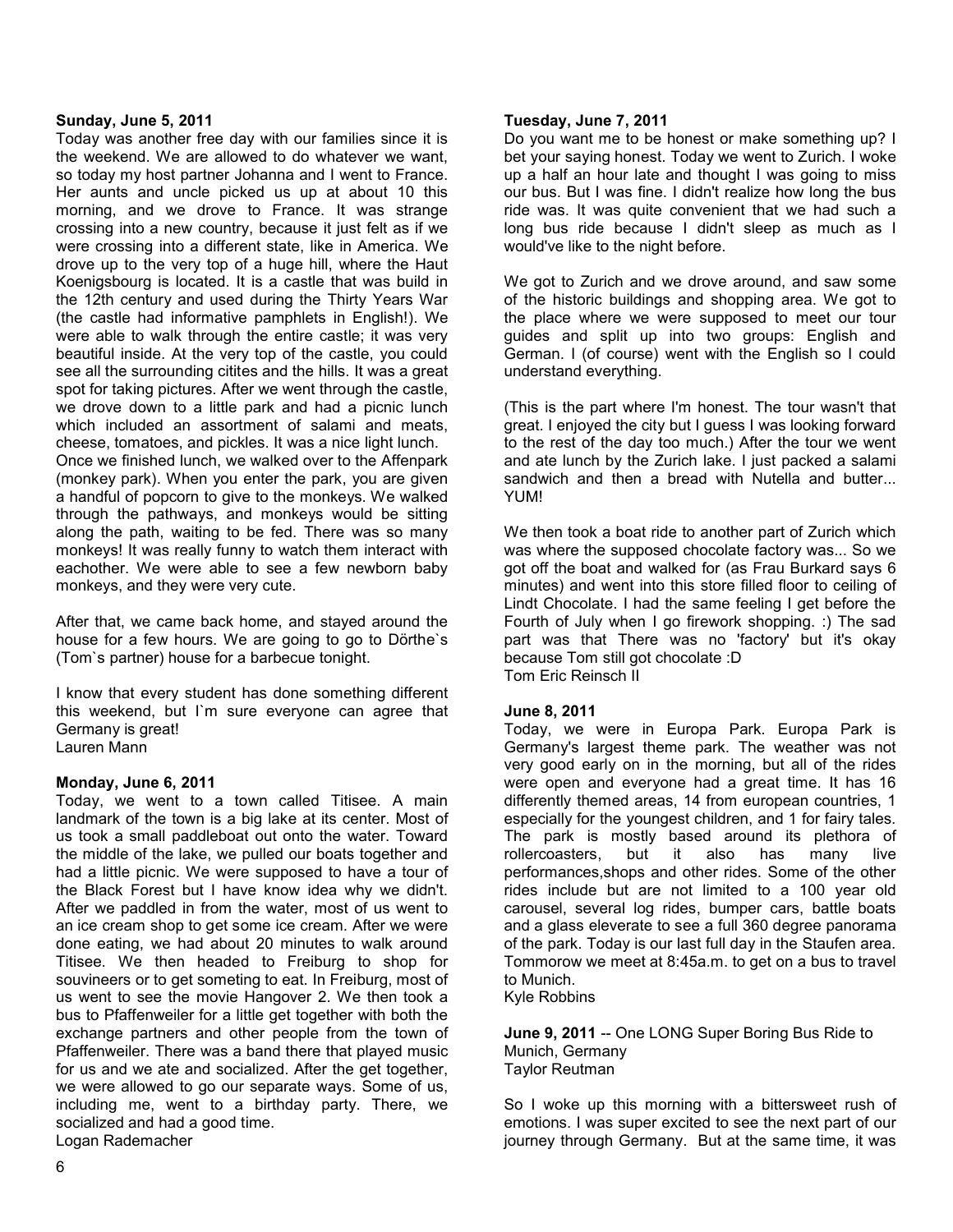rather sad to be leaving the wonderful Staufen community. My host family was moving the following day, so I (already still being out of my comfort zone, being in a new country and all) was pushed even more out of my realm when a team of big, husky men came barging into my host-home to begin loading a bunch of stuff up. This was just absolutely fantastic. Okay not. It was just downright awkward. So I wake up, shower, and sit down to eat breakfast. Today, like every other morning, was bread and nutella for me. Und ja, es schmeckt sehr, sehr gut. I literally scurry to my room when finished to do some last minute packing. Before I knew it, we were in the car on the way to Faust Gymnasium to say our goodbyes and leave for Munich. So we pull in, say our sad goodbyes, give lots of hugs, take last minute pictures, load up, and pool out.

So we just start driving, many of us are chatting up a storm, some are trying to capture a few more "zzz's" before we made our stop at the castle, Neuschwanstein. We pull in, and I'm actually dreading this tour of the castle. Why? Well, first of all it's raining. Everything is just sopping wet, and it is definitely not cute. Second, my shoes, after arriving in Germany, developed huge holes in them, and I knew I was due for another day with soaking shoes and socks, right after the day at Europa Park. I pretty much was unhappy about the stop. We end up taking a bus most of the way (unlike the previous exchange, where they hiked all the way there). We get off the bus up there, and split into two groups. One is going over a bridge to see a scenic view over the castle, while the other went directly to the castle. I went straight there, hoping to get out of the rain ASAP. We eventually arrive at the castle and wait for our group tour (in English) to start. We eventually go, and we meet out tour guide, named Benjamin Kast. Let me say just one thing about good ol' Benny. He was quite interesting and fragile. Yes, I said fragile. Frail. I thought me might break a bone going up the stairs. However, in the words of the wise Mrs. Wehr, "We are all God's children." I thought he was genuinely a great guy. So our tour takes approximately 45 minutes, and we learned a bit about the king that lived there, and the history of the castle. I'll omit these boring (but interesting!) details. When the tour was over, we made our way back to the bus and continued on our way towards our hostel in Munich.

Let me say a couple of words about the second half of the drive. First, it is really hard to sit on a bus for 10+ hours when you initially thought it would only take 4 to 5 hours. Second, I thank Germany for at least providing us with the entertainment of stopping for an extra hour because there was a wreck about 200 meters in front of us. Third, Germany has some interesting people. Some who decide to urinate on the side of the road, with about 100+ people watching. And third, it is really hard to get any sleep on a bus. The ride was generally pretty much a dreadsome part of the trip. However, if it's the worst, I'll be happy with this.

Anyway, once we finally arrived in our hostel, we immediately went inside, where we were given room assignments. I was with Kyle, Donnie, and Logan. Next to us were the girls (Lauren, Jenny, Allison, Miranda) and beside them were the second year boys (Zach, Jack, Bryor, Tom). Around the corner were the other third year boys (Alex, Clay, Wade, Josh). We had just a little time to settle before going back down to the ground floor for dinner in the hostel. It was some sort of pasta with mashed potatoes and vegetables. After eating, we were permitted to go to the diskotheke that was located in the basement of the hostel. We all made an appearance and dance, but a few of us decided to go back to my room and play cards and Uno. At midnight, we had to be back in our room for a roomcheck from Mrs. White, and then we all went to sleep. Tomorrow's agenda??? Munich!!

#### **June 10th, 2011**

Today was our tour/look of Münich(München auf Deutsch). It started out in our Hostles(Hotels) where we ate our breakfast and then we went on our tour of the wonderful city. We first had to go by tram to get to our U-Bahn(subway). Once we got on board we headed for our start of the tour. We reached our starting point for the tour then Mrs. White gave us a tour of the city for about 20 minutes. Then everybody was free to roam the streets of Münich for 30 minutes. When our 20 minutes were up we meet up at the main square where we met up with a man (a relative of Lauren Mann) for our lunch.

We ate our food then we went to the Englisher Garten, for the start of a amazing race type thing, were we have to do three tasks, 1. take a picture of someone with there dog, 2. take a picture with weißwurst, and 3. take a picture with a monument that you haven't saw today. There was 4 teams of 4. I was teamed up with Tom, Allison, and Miranda. Our team name was team Taco Bell. We got all of our pictures in about 10 minutes then we tried to race back to our Hostle. We got lost along the way, but quickly got back on track so then we were fine, we also saw a naked man just standing on his balcony on the way back too. Once we neared the end of the run, we all sprinted as fast as we could to reach the Hostle, but it didn't matter, we were last. Also, the winning team took a taxi to be the first ones there. But that was okay cause in the end, we all got our ice-cream. Donald Rohlman III

#### **June 11th** - Another Super Duper LONG bus ride!

At some point we would have to leave Münich, and today was the day. We would embark on our 5 hour long bus ride to Pößneck. We left the hostel around 9 am and stopped at a rest stop to eat lunch about noonish. Most of us slpet until the rest stop. Most of us ate at Burger King because it was quick and something we were used to. We left there and went to finish the rest of our trip to Pößneck. We arrived in Pößneck around 1:30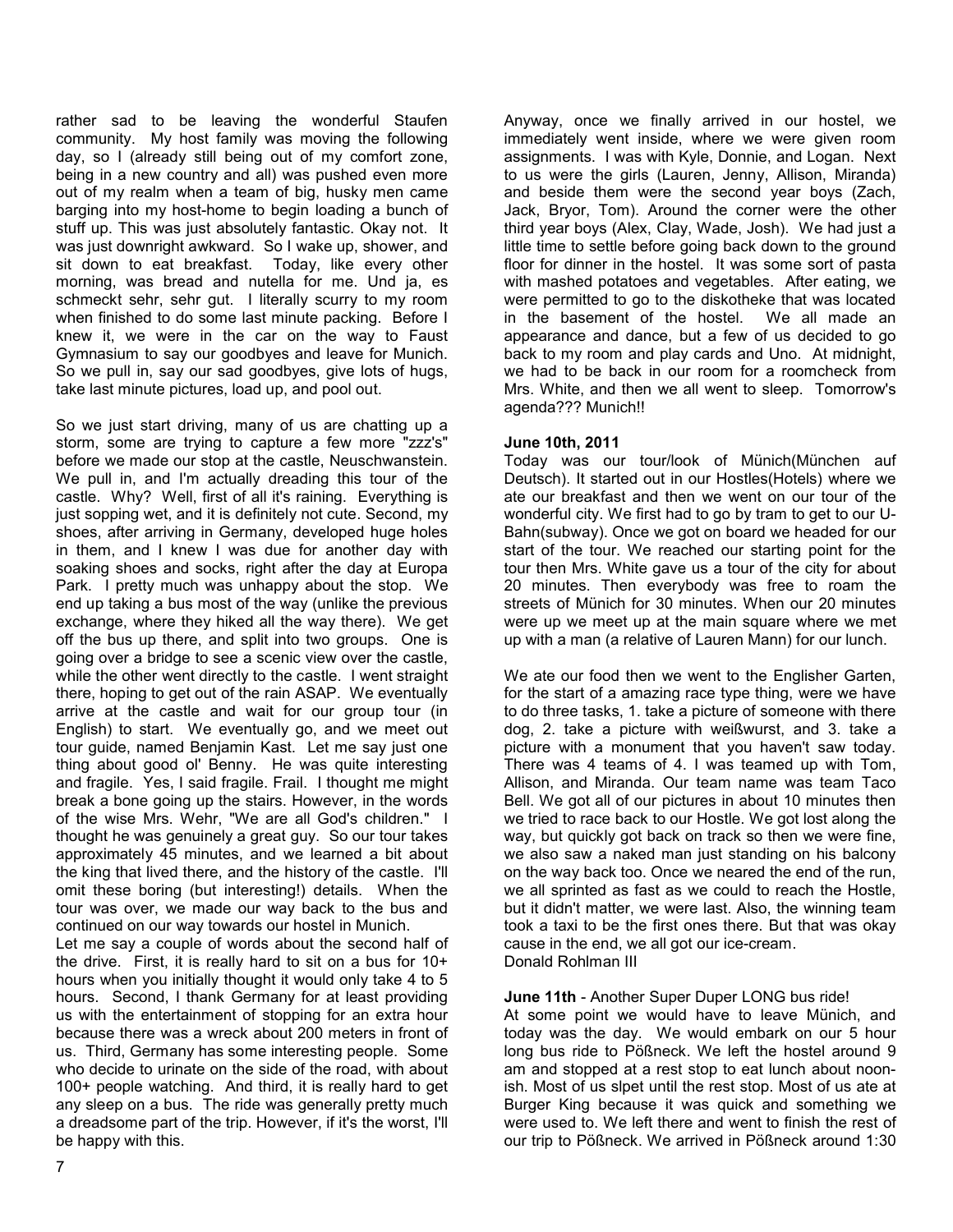(or 13:30) and met up with our partners to go home and unpack. Some of us went to the store to pick up a few things with our hostfamilies. After that we went home did our duties and came back to the school for a Welcome Party. There was some good food, but not much entertainment. Some of us went to bowl afterwards, and that was fun. :) After that we went home and slept. Fun day, AFTER the bus ride. :)

Bryor Edward Schepers

#### **June 12, 2011**

Today was another free day with our Pößneck families. It started off when i woke up this morning at 10:30. I went downstairs and there was enough food on the table for like 8 people and it was all set out for me. :) It was pretty awesome and it was probably one of the best breakfasts that i have ever had. There were so many meats, cheeses, and breads that i ate.

At about 11:30 we left to pick up Marie's boyfriend and we went to McDonalds to have lunch. Even though I was already completely full from breakfast, I still ate a chicken sandwich and a Coke. McDonalds is definitely better in Germany than back in the states. After lunch we drove to a campsite about 20 minutes away where her family had a nice RV type trailor. Once we arrived we set up chairs and a table and just relaxed. Marie's parents brought out 2 bags of assorted chocolates and told me I could eat some. At first I said no thanks because I was still very full but I ate again anyway. Marie, her boyfriend, and her mother went swimming in the lake for a short while. It was way too cold for me to go though. I thought they were pretty crazy for swimming in that cold of water. haha. After they got done, we went to a nearby ice cream bar type restaurant and we ate there. I had spaghetti eis mit waldbeere, which is spaghetti ice cream with wildberries. Once we got done eating we went back to the trailor and relaxed again. I sat in a lawn chair for almost 2 hours and fell asleep. It was a very relaxing time. After I woke up, her father had already begun grilling a lot of food. It all was very good and it really filled me up.

We left the campsite around 8:00 and headed back to her house. One of her friends came over and we went to a birthday party together. The party was a lot of fun and im glad I went. All together today was a really good day and I don't think I have ever ate as much food as I did today. It was pretty awesome. Wade Lee Sermersheim

#### **June 13, 2011**

Today started off with me waking up. It was once again another free day. I started it off by going to Jonathan's grandparents house. After his grandparents house his grandfather drove us into Posneck to meet up with Wade and Marie. After we met them we caught a taxi and took it to the train station. We then bought our train tickets to

Gena. Once we arrived in Gena we walked around for a little bit then we went to McDonalds. Then after McDonalds we walked around some more and went back to McDonalds. We finished at McDonalds and walked to the planetarium where we watched some sort of show which was actually really cool I would really recommend to anyone if they have the chance to go see something like that. After the planetarium we caught a train back to Posneck. Once we arrived home we went to the doner stand. We ate then we met up with Alex, Pauline, and Anne. We then hung out at a park for a little bit before we split our ways and went home. That was my exciting day here in Germany. Joshua Parker Tempel

#### **Tuesday, June 14th**

Today started at 6:30 (German time) for me, enough time to shower, eat, and get ready for the long day ahead of us in Dresden. Everyone met at the school to get on the bus that was supposed to take about 2 hours to get to Dresden. To be honest, the bus rides are usually my favorite part; I like being able to sit and talk and joke with friends in the back of the bus.

When we finally arrived, we went around the city in the bus for maybe a half hour or so and got a short tour of the more outer parts of the city. We saw a hygiene museum, some old houses and castles; it was really pretty.. The bus dropped us off in at a square in the city, where we started our tour by foot. We stopped by many beautiful buildings, statues, monuments, and other wellknown areas in the city. One of the buildings we stopped by was the Grand Hotel Taschenbergpalais; Barack Obama stayed in this hotel for one night two years ago. To stay in this hotel, it costs about \$5000 per night, I think is what the tour guide said.

We saw many other monuments, so many that there's no way I could remember all of their names. During the tour, I learned that porcelain was first made in Dresden and that it's the most expensive there.. On the main church, Dresden Church of Our Lady, the bricks are different colors. This is because after the air raid from WWII, which the church withstood, there temperatures were too hot (they reached up to 1000 degrees Celcius) and this made the church collapse two days later after the air raid. The darker pieces on the building is the original, and the lighter colored pieces are the refurbished pieces.

Once the tour was finished, we were allowed about 2 hours of free time. I think the majority of people went to get something to eat and to shop a little. Tom, Allison, and I went to some Italian place and Allison and I got the most amazing pasta we've ever tasted. After this, we got Frappichino's from Starbucks to cool down from the heat outside.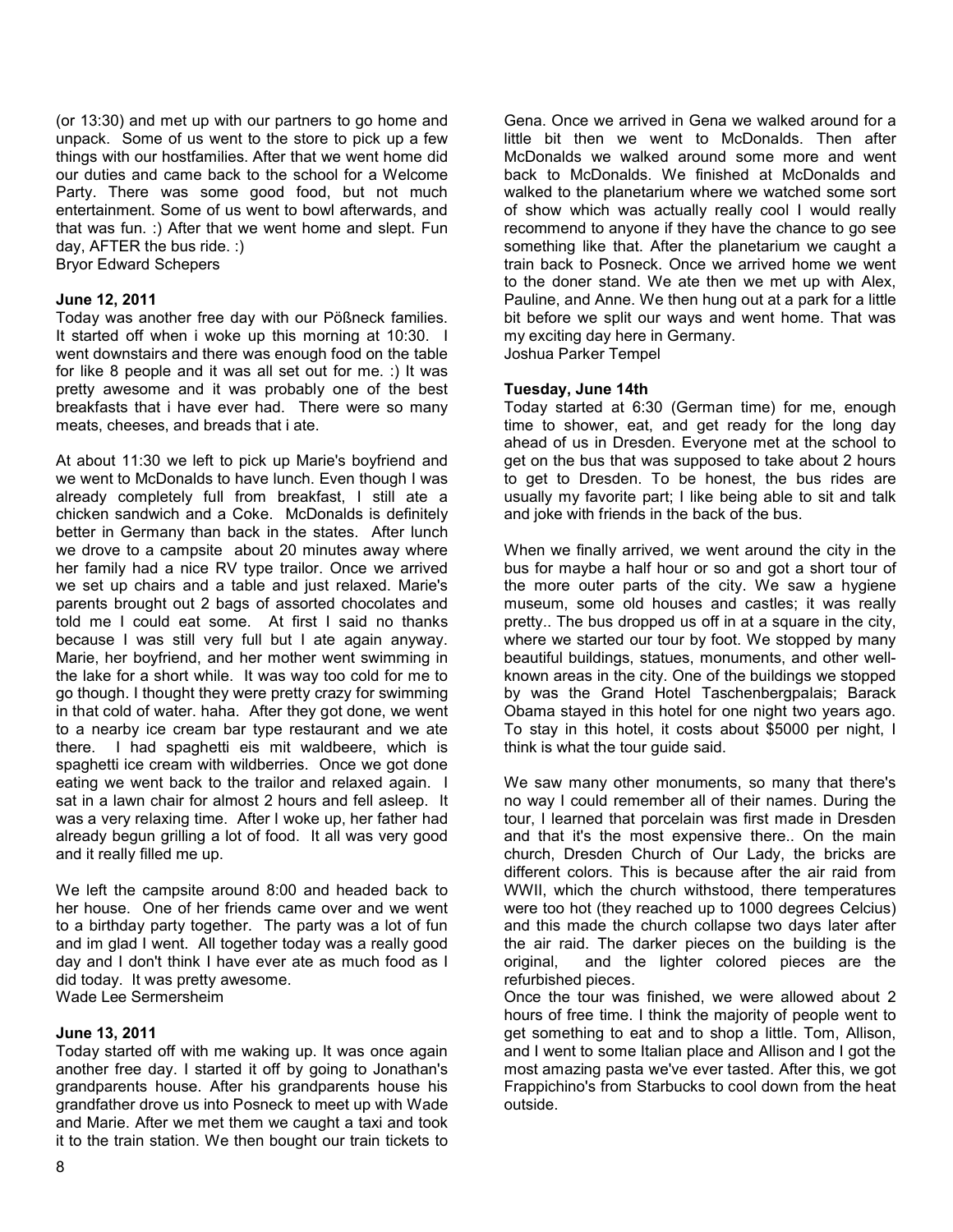Everyone had to find their way back to the set meeting place to get back on the bus, which then we drove to the Asisi Panometer. This place was really cool; inside the dome-like building, there was a huge painting of Dresden from back in the old days. When you'd climb to the top of a structure in the middle of the building, you were surrounded by the sounds of the town and a very detailed picture. Eventually the time of the day would change from daytime, to a deep purple/blue which was like nighttime.

By the end of our time here, everyone loaded back on the bus to go home. This was another fun bus ride home. We stopped once to pee (which cost ,70 Euros) and get some refreshments for the ride. Then we continued home, it rained a bit, and we saw a double rainbow; which was pretty sweet.. After we got back to the school, I think most kids went home with their partners because we have to go to classes tomorrow with them. Others went to hang out with other students; I'm not sure exactly what everyone did. But overall, the day was pretty rad. Miranda Buffington

**Wednesday, June 15, 2011** Today started like many others. As usual we had an early start. We met at school around eight and then had a nice welcome. The principal, Herr Steffens Heerwagen, was kind enough to do announcements just like Mr. Hacker does in Jasper. After the announcements, Herr Heerwagen took time out of his busy day to make sure that we got to see the school and everything in it. We then headed to city hall. There we had a small meal with the Burgermeister and recieved a warm welcome to Pössneck. Following this wonderful welcome we headed out for a city tour. The city was once a wealthy, prospurous city. Until reunification, it was an industrial hub. We then got to witness Zach Grewe play an amazing piece on the pipe organ in the oldest church in the town. We then got to take part in our favorite activity...walking. We walked up the hill for what seemed like forever. Then we came to Christopher's house where we got to once agin climb a hill. At the topnof the hill however, you could see most of the city. We walked back down and then proceeded to school. At school we were told to find food and be back at the school at 1pm. A majority of us went for a German cusinr known as döner. After lunch we headed tO he gym for sports. It was much different than our gyms in America. There were grave type storage units in the walk which greatly helped to store things and conserve space. All In all today was a good day for he most of us. Jack fleck

#### **Thursday, June 16, 2011June .......16?**

Considering yesterday was "where all the bad people go" today was a gentle breeze equipped with colorful butterflies and an everflowing stream of chocolate. I woke up and enjoyed my favorite meal of the day,

breakfast. I've been introduced to a delicacy that I spread on all my bread, a sort of chunky nutella. It's heavenly. Christopher and I walked to Robert's house (again) and walked with Robert and Clay to school. When we got there, we met up with the rest of the "Amis", including Herr White (I guess that's what we call him?) who, we were told, is suffering from jet lag. We immediantly saw opportunity.

Our journey began as we walked towards the third building of the Gymnasium. We had already seen and been in the Sporthall and main building, the building we visited today though was for the 11th and 12th graders that are nearing the Abitur and freedom. The rooms were tiny and quite, but there were lots of stairs. There are lots of stairs in general in Germany, I might as well just add I'm living a rapunzel life at Christopher's househighest room in the tallest tower (three sets of stairs to the bedroom).

After visiting the third building and taking a moment of sympothy for the sad system of schooling in Germany, we set out for the 5k walk. (I don't want to kill you with suspense, so I'll go ahead and exlpain that last note. In America, our school is paid for and upgraded basically with taxes and such. Here in Germany, no one really wants to pay for the schooling so when a wall is rotting or stairway is creaky... you just have to suck it up and keep walking.)

We walked... and walked....and walked some more. We walked up hot stone roads and through mud-drenched woods. We walked up hills and down hills. We walked on the left side of the highway and in between pretty houses. We walked near construction and through a meadow. We walked through the blistering heat and the freezing shade. We walked.

Hours later, we arrived at a cute little place where we Kegled? Keglen: A game similar to bowling, but also very different. This game consists of two lanes, narrower and shorter than your average bowling lane. Instead of ten pegs, there are only nine kegles (?). Instead of a big ball you squeeze your fingers into, there are small balls you hold on to and roll under a rope. We split into two teams, red and black. Our first game was basically a count-up-your-total-scores competition... the only catch was if you reached a double number (11...33....88) your team had to start back at 0. Then, we played a game where you had to knock down certain numbers and everytime you knocked down that number, it was erased off of your to-do list. Red fought hard with all their little hearts, but proved to be no competition for the dominating black team. Then we ate brats.

#### Dear Axel,

Thank you very much. The food was delicious.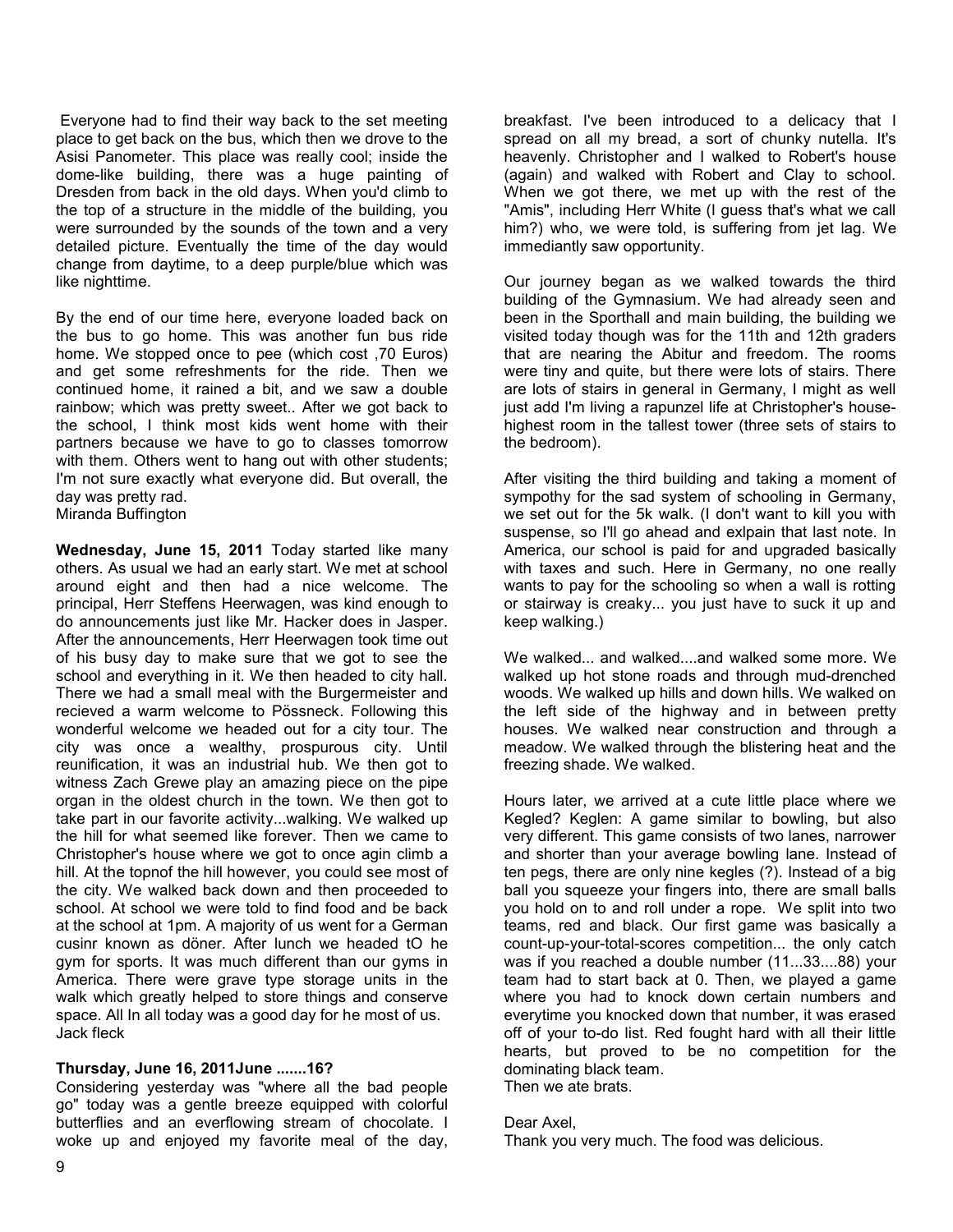After eating, we walked once more. We walked all the way up a hill to an over-priced ice cream shop where we all stood aroud eating soft ice cream. It was delicious. Then, we walked some more. We walked down a hill to a buffalo viewing place. Here, though, they aren't called buffalo. They're called something else.

We eventually hiked to a spot where we saw a small numbered but big sized buffalo family. They heavily breathed for us for a few moments before walking away.

Then, and I know you won't believe this, but we walked some more. We walked back to the road and up the hill. I want to spend a sentence or two on this hill..... it was unlike any hill I've ever walked up before. I love Germany and am counting down the days until I return, but I pray I never, ever have to walk up a hill like that one ever again for the rest of my life. If you've never been to Germany but plan to go one day, be prepared to walk. and walk. and walk.

In the end, everyone survived, some more than others, and we collapsed on the side of the road at the top of the Hill where we waited for our partners to pick us up. Some people went to visit a castle, but I came home to relax and write my last blog. It's been a pleasure.. Jenny Price

(P.S. This is me mentioning Hungry Shark)

#### **Saturday, June 18, 2011June 17th**

 As always, the day began with the normal preparations for the day and breakfast. Then, we made our way by bus, car, or foot to the gymnasium. The day began with English class. We were split into three groups. One group went to an 11th grade class, one went to another 11th grade class, and one went to an 8th grade class. We were there to help the German students since we are, of course, native speakers. In my class, the German students interviewed the Americans and then reported their findings to the class in English. We also had to unscramble a series of American history events into chronological order. The last task was to assist the students with their homework. They were learning about adjectives and adverbs and also American culture and patriotism.

After English, special classes just for the American´s began. The first lesson was chemistry. We made our own butter and then spread it on some freshly baked German bread. It wasn´t always easy to follow a recipe in German, but somehow we made it through. Although, some made it through faster than others. My butter seemed to take a lot more churning than anyone else´s to finally solidify. Regardless, it was a delicious snack.

Next, we had Russian. For most of us, it was our first experience with the language. The teacher began by showing us how our names are written in Russian. Russian uses the Cyrillic alphabet, so it looked more like gibberish than actual writing. The teacher also taught us how to tell our age and what our name is. It took a while

for us to grasp the rather strange pronunciation, but by the end we were reasonably well trained. The rest of the lesson was spent showing us all the characters of the Cyrillic alphabet, the pronunciations of numbers one through seventeen, and singing Frere Jacques in four different languages: English, French, German, and Russian.

After Russian, we had astronomy. This lesson was just about entirely in German. It was a little hard to get all the details, but it was still very interesting. He began by giving us an envelope containing slips of paper with the constellations´ names in both English and German. We had to try to match them up. Some were simple cognates, but others were trickier. Next, the teacher talked about the horribly unfortunate loss of Pluto´s planetary status. He said he felt sorry that a planet discovered by an American had to be demoted. We concluded the lesson by labeling a German star chart.

The final class was German. We began with a fun German song that is actually more like a game. As you sing each verse you have to remove the last letter from a frequently sung word. So Wanze becomes Wanz and then Wan and then Wa and then W and then \_. If you ever pronounce more of the word then you are supposed to you are out. It was a lot of fun. The next part of the lesson was spent interpreting the poem Erlkönig by Goethe. She began by setting us up with the setting and characters. Then we read and translated. As w read, she had removed words from the ends of lines and we had to fill them in (harder than it sounds). It was a very fun class.

After school, I went with my family to Kaufland: the German equivalent of Walmart. It is very similar to Walmart except it only sells groceries and other basic goods. That means no clothes, tools, electronics, or home furnishings. To use a cart, you had to make a deposit. If you returned the cart, you got the money back. That was very different. Another huge difference was the recycling room. Just beyond the entrance, there was a large room full of plastic and glass bottles. If you bring your bottles back to Kaufland you can get money off of your next purchase. It´s a cool way to encourage recycling. Beyond that Kaufland was similar to an American grocery store.

For dinner, we went to a beach themed restaurant called Tolle Knolle. I must admit it was a little strange seeing a beach themed restaurant in Germany, but they went all out. The ground was sand covered and they had palm trees, surf boards, and a little cabana bar. It was pretty cool and a fun restaurant. Despite the theme, though, I ordered a Thuringen (the German state in which Pößneck is located) specialty. It was beef rolled around a vegetable filling, red cabbage, and a sort of baked potato. The potatoes were cooked and then shredded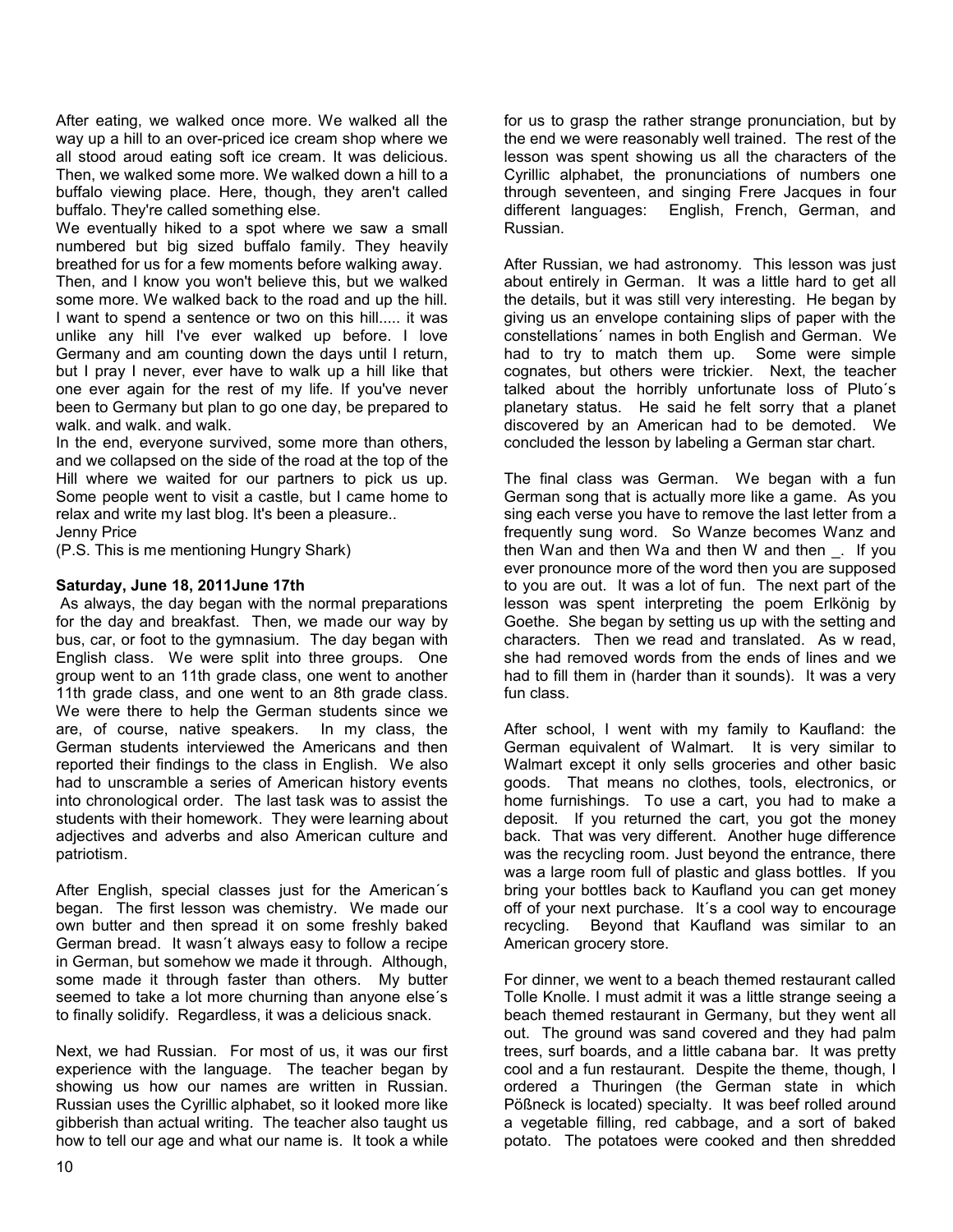and then put back together in a sphere. It seemed like a lot of work just to make something very similar to a baked potato, but I´m just an American. It was all delicious.

After dinner, I finished the night at a little get together at one of the German´s gardens. It was a lot of fun. We played some ping pong, talked, laughed, sang some songs with a guitar, and instead of roasting marshmallows we roasted bread over a fire. They had this sweet dough that you wrapped around a stick and then you can bake it over the fire. It was pretty cool. It was a gret way to finish a great day. Zachary Grewe

#### **Sunday, June 19, 2011**

#### Happy Father's Day!

Today was another free day with our families in PÖßneck. I woke up around 9 o'clock, and waited for everone else to wake up. We all ate lunch at 11:30. I had goose for the first time, it was actually good! We then all took showers and left around 1 to go to Museum Schloss Burgk. It was so beautiful. There was another building/park that was also there. It is called The Sophienpark. In the Schloss Burgk, there were many different rooms and also each room had a different meaning for the room. The Kitchen, Knight Hall, the hunting room, Damensalon, Kleiner Saal und Vorraum (translation- Ladies' drawing room, small hall and anteroom), Schloßkapelle (The chapel of the castle), Weiße Zimmer (white room), Musiksalon (Music Hall), Chinazimer (China room), Roter Salon (Red Hall), Prunkzimmer (Splendour Room), Neue Gallerie, Pirckheimer Kabinett (New Gallery, Pickheimer Cabinet), Exlibris-Sammlung (Exlibris-collection), and last but not least Bibliothek (Library). There was also a certain floor for children's art work from school. they were representing the different rooms of the Schloss Burgk. I then went to get ice cream with my family and we came home. I hope everyone has a great Father's Day! Allison Rominger

#### **Monday, June 20, 2011**

Today was the normal morning routines for everyone, except for me. My German partner Marie is sick, so I had to get on the bus by myself and get off at the right stop to catch the connecting bus to school. Thankfully, I made it there safe and on time. I was quite proud of myself, because German public transportation can be so confusing!

After everyone arrived to school we boarded a bus for our trip to Weimar. After the hour ride we got off and toured the city. We were able to see many museums and monuments. The main topic of the day was the poets/philosophers Goethe and Schiller. There are many museums and monuments throughout the tour that praise both the genuis men. The hard part of the tour

was that we were given a worksheet to fill out during the tour. It asked questions such as name 5 museums in Weimar, name 5 important people who lived in Weimar (Bach, Carl August, Goethe, etc), and other trival facts that could be learned if you payed attention to the tour guide. It was a great way to learn about the history of the city and the importance of it. Whoever had the most answers won; and the winner was Zach Grewe, with Mrs. Wehr as a close second place! Also during the tour we went to a indoor museum/movie. It was more like a story, with each room containing a different scene from history and narration to explain it. The topic was the history of the city Weimar. It was very informative and a neat experience.

After the tour was over, we had a little over an hour to eat lunch and shop on our own. For lunch I had Döner, which is a Turkish food. This is pretty much a wrap with meat, onions, lettuce, etc. It is quite a hit with all the American students. Many people went to the "best ice cream shop in town" according to our guide. We then browsed through the little stores and made our way back to the bus.

The next stop on our trip was the concentration camp, Buchenwald. This is something that I will always remember. As we drove onto the campsite, the eerie mood was set by the strong breeze and dark rain clouds. We walked to the entrance gate, and crossed into the camp. It is extremely quiet throughout the entire area, everyone is in complete remorse. As we went through the barrack living chambers and the cremetorium where the dead bodies were burned, you cannot help but to think of all the horrible things that once happened here. It was truly shocking to see the small prison like cells that people were crammed into. The part that shocked me the most was going into the cremetorium and walking past the huge ovens that bodies were burned in. The oven doors were open, and it was truly scary to imagine bodies being dumped here. It is so hard to explain the feeling you get while at a concentration camp, it is just so creepy and sad. We were truly walking in the path of history. Next we watched a very informative movie about how Buchenwald was run during the war. This specific camp was used as a labor camp. Our guide pointed out that there are no gas chambers on the campus, because they did not need them. They worked the inmates to death. After the movie, we walked down to the memorial site which had many paintings portraying the harsh life that people had while at Buchenwald. We also saw three mass burial pits. They are big crater-like holes in the ground; but at the time they were used they were said to be completely level with the ground. That put in perspective how many thousands of lives were lost at the camp. The experience of going to a concentration camp is truly moving.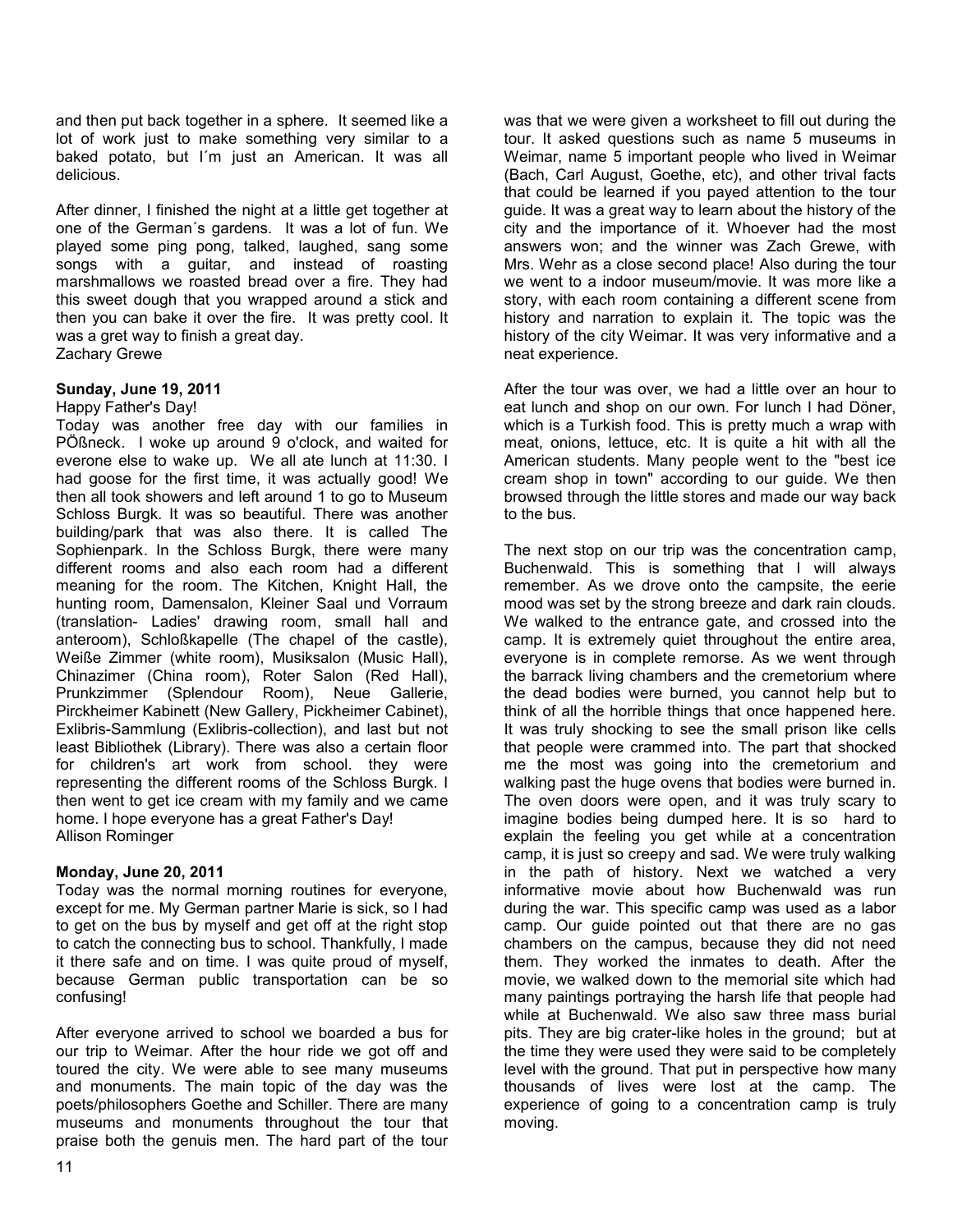After we were done touring the camp, we loaded back onto the bus. The original plan for this evening was to play beach volleyball and go swimming. But due to rain the plans were cancelled. I spent my evening at home with my host family and started packing. Lauren Mann

#### **June 21, 2011**

Today, started out like most days. We got up and got ready for school. On the way to school, it rained the entire time. By time I got to school, I was drenched. We met at school, as usual, at 8:00 in the main lobby area of the school. Then, promptly after, we headed for the Berggold chocolate factory. We finally arrived after a leisurely walk through the pouring rain. To our dismay, once we got there we found that the factory was closed! But, on the bright side, the chocolate store was open. They had a lot of chocolates and other candies for our liking. Most of the chocolate was at bargain price! I got a big bag of chocolate for only €1,50! After visiting the chocolate store, we began the return trip to the school. On the way back to the school, we stopped to get something to eat if we wanted something. Once we got back to the school, we all waited in the main lobby until our exchange partners got out of their classes. When they got out of class, we could choose to either stay in the main lobby or go with our partners to class. Most of us went to class. Then, after my exchange partners classes were over, he and I went back to his house until 6:00. At 6:00, we had the goodbye party. At the goodbye party, we ate, socialized, and had fun. There was a lot of food that included chicken, meatballs, chips, cakes, noodles, drinks, and much more. There we some sports like volleyball, soccer, and frisbee at the party too. I went back to Heiner's house at 9:00 to type this blog and get ready for bed.

P.S. I would like to give a big thank you to the people that helped make our trip to Pößneck and the various day trips possible! Thank you for your help! Logan Rademacher

**Tuesday, June 21, 2011June 18th**.. a little bit behind.

A little bit behind indeed. This trip is just flying by and we are doing so many fun filled activities! I had no idea what day it was until just recently! So I must apologize. Time to rewind!

Today, Saturday, June 18th, 2011, was another day for family fun. Once again I couldn´t tell you what the others did, but why not entertain you a little with what I did, for those of you interested anyway.

I got to sleep in a little bit today! But don´t mistake that for the start of a lazy day! We jumped right into it. We started off by visiting Feengrottenpark which is kind of like our Marengo Caves. Fun fact for the day: Feengrottenpark was in the 1993 Guienness Book of World Records because nature made them to be the

most colorful of its kind in the world. It is one of the most popular tourist attractions in Thuringia and is also an impressive example of medieval mining.

 After our splunking adventure, we headed to Heidecksburg palace. It was HUGE. When they told me about it, my first impression was "Oh cool, another castle!". Boy was I wrong. I´m talking gold plated doors and such. The rooms were big enough to fit 100 people each. If you are interested, here is a link.------------> http://www.heidecksburg.de/cms/pages/en/home.php?la ng=EN.

Alex Hilger

#### **Thursday, June 23, 2011**

Today began with a short breakfast at 9 am. We then made our way to Alexander-Platz. At Alexander-Platz we boarded a hop-on hop-off tour bus. We made a complete circuit of Berlin, then we started to go again and got off the bus at the DDR (East Germany) museum. The DDR museum was a fantastic learning experience. It had plenty of exhibits that show how the life of an average east german citizen was. They had all sorts of different interactive exhibits that all the students had a good time playing with.

There were many interesting locations on our tour. The Berlin Dome is the largest Protestant church in Germany. The stretch of road that has been named "The Museum Garden" has 5 museums on it that were built between 1830-1930. The Brandenburg Gate was at one point the main entry way into East Germany. Across from the Brandenburg Gate is a wall with many crosses one it. Each cross is for a person who died while trying to escape across the wall into West Germany. Kyle Robbins

#### **Wednesday, June 29, 2011Returning Home -- June 24**

What an early morning this was. We all had to be ready to go by 4 AM to begin with breakfast. Many of us spent the morning by reliving some of the moments we cherished as our favorite. But before long, the group was divided into two. One group leaving with Mrs. White to come home, another heading back to Pfaffenweiler to stay with family or friends. I came with Mrs. White. After breakfast, we all loaded onto a bus and headed to the Berlin Airport. We all got through security and other miscellaneous airport business, before we sat for a while, waiting. That is one thing I really don't like about travelling. There seems to always be long periods of waiting. However, before long, we were on the plane headed to London. It was a short flight, being approximately an hour and fifteen minutes. We landed, and embraced ourselves for more waiting. About four hours. Many of us gulped down the coffee, reminiscing some more over Germany. After getting through the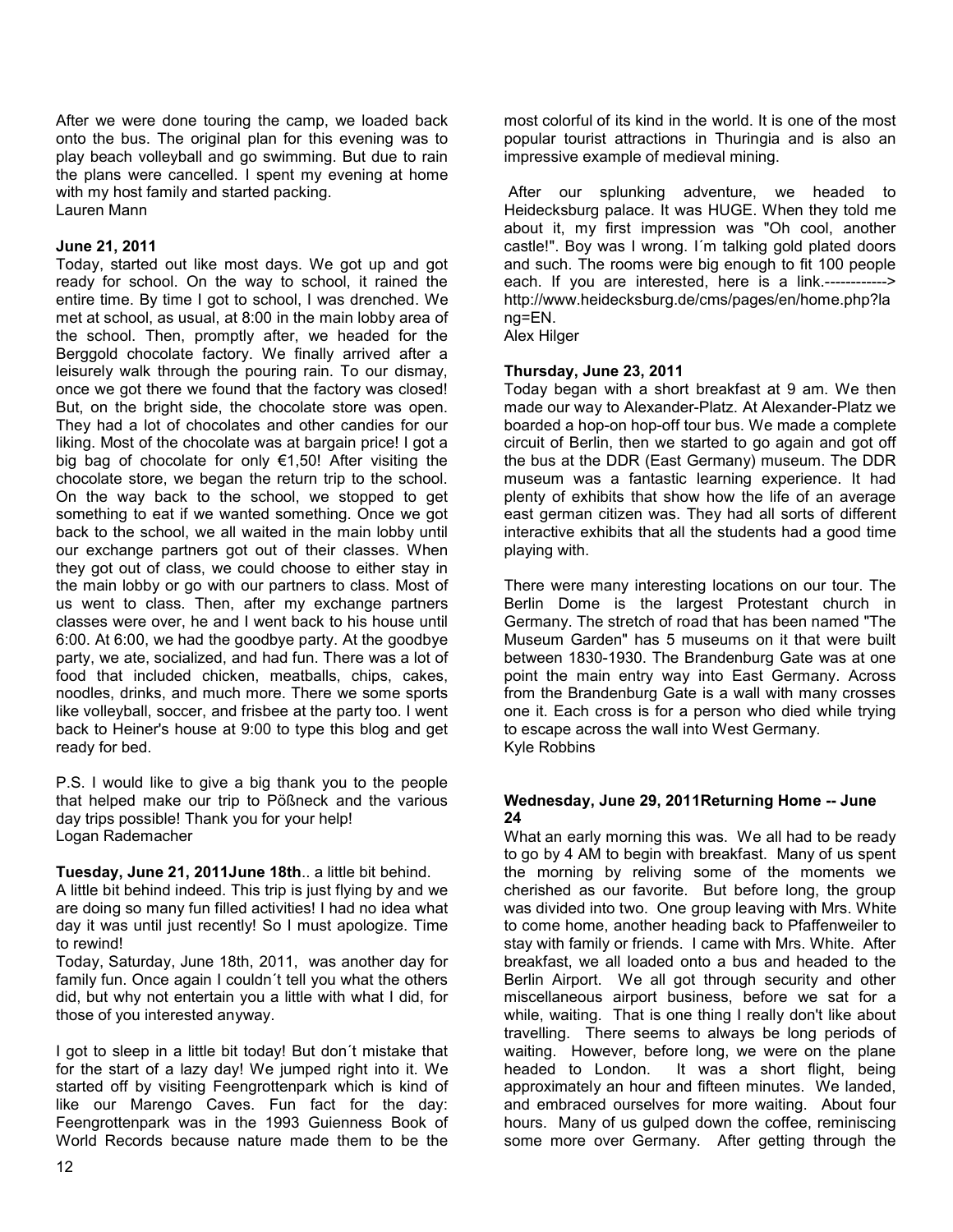gate and security, we sat there waiting to board, and came across another American school group, from Terre Haute, Indiana. Ironic? Yes. Before we knew it, we were on the flight headed to Chicago. This flight, we were pretty scattered on the plane, so I can't really say what we all did. I, however, watched some of the media they provided and slept several hours. The flight was rather unevenful, much like the entire day. But after about seven and a half hours, we had landed in Chicago. We immediately went through customs, finally being back on American soil, which felt really good. We could understand people and fluently communicate again! After customs, we had to claim our luggage and re-submit it for the flight to Evansville. Bryor ended up losing a carry-on, almost causing a few of us to miss the flight. However, we all luckily made it onto the flight. The short flight caused anxiety for me. We were so close to being home, but yet we weren't actually there. But after landing, it was over. We all quickly grabbed our carryons and hurried into the airport, to quickly be greeted by all of our parents. As requested, my mom was waiting for me with a jar of Jiff peanut butter and a spoon. After minutes of hugs and excitement, we went to collect our luggage. Unfortunately, my luggage was the only one that hadn't been there. It was still in Chicago. This is one of those moments where you just think "Why? Is it too much to ask to just simply be here to go home?" Luckily, it arrived at my house early the next moment. Anyway, after collecting luggage, we all went our own ways, ending up at our houses to sleep for our first night in four weeks in our own bed.

I would like to take just a minute to thank everyone who helped with our trip. Thank you Mrs. White and Mrs. Wehr, for doing everything you could to make our trip great. Thanks to Sister Cities for donating such a generous donation for our exchange, it really means a lot. Thanks so much to the Deutscheverein for everything they've done, you guys are very kind. Thanks to the Schnitzelbank for allowing us to host meetings and events in their facilities. I want to give all the thanks I can to all of the teachers and citizens in Germany for all of the activities you planned, tours you gave, and just for making our stay in Germany a very positive one. You guys will be missed. I want to also give thanks to our host families and partners for giving us wonderful places to stay. Lastly, I want to give thanks to anyone I may have forgotten. This trip will always be one of my favorites. Thanks again, everyone.

Taylor Reutman

# **Address Changes for Newsletters**

If a member has an address change, please notify Rita Egler at P. O. Box 15, Jasper, IN 47547-0015 or call her at 634-9068.

Any help you can give in maintaining postage costs is greatly appreciated!!!!

**Additional information concerning the October DeutscherVerein and Sister Cities Activities will be in the local newspapers.**

**There will not be an October Newsletter.**

# **Dubois County Suds Club Meeting Information**

The following is a slate of some of the activities of the Dubois County Suds Club for 2011. There are still some dates to be determined. Even if you have no interest in learning how to homebrew, members of the Deutscher Verein are ALWAYS invited to stop by a meeting or event to simply enjoy some good beer! Thanks!

September 6 - meeting at Schnitzelbank - 7pm September 17 - German Club Picnic October - Learn to Homebrew Day (exact date TBD) November 1 - meeting at Schnitzelbank - 7pm December - Holiday party (exact date TBD)

Any questions on the DC Suds Club, call 630-8433 or email jrumbach@hotmail.com.

Justin Rumbach

.